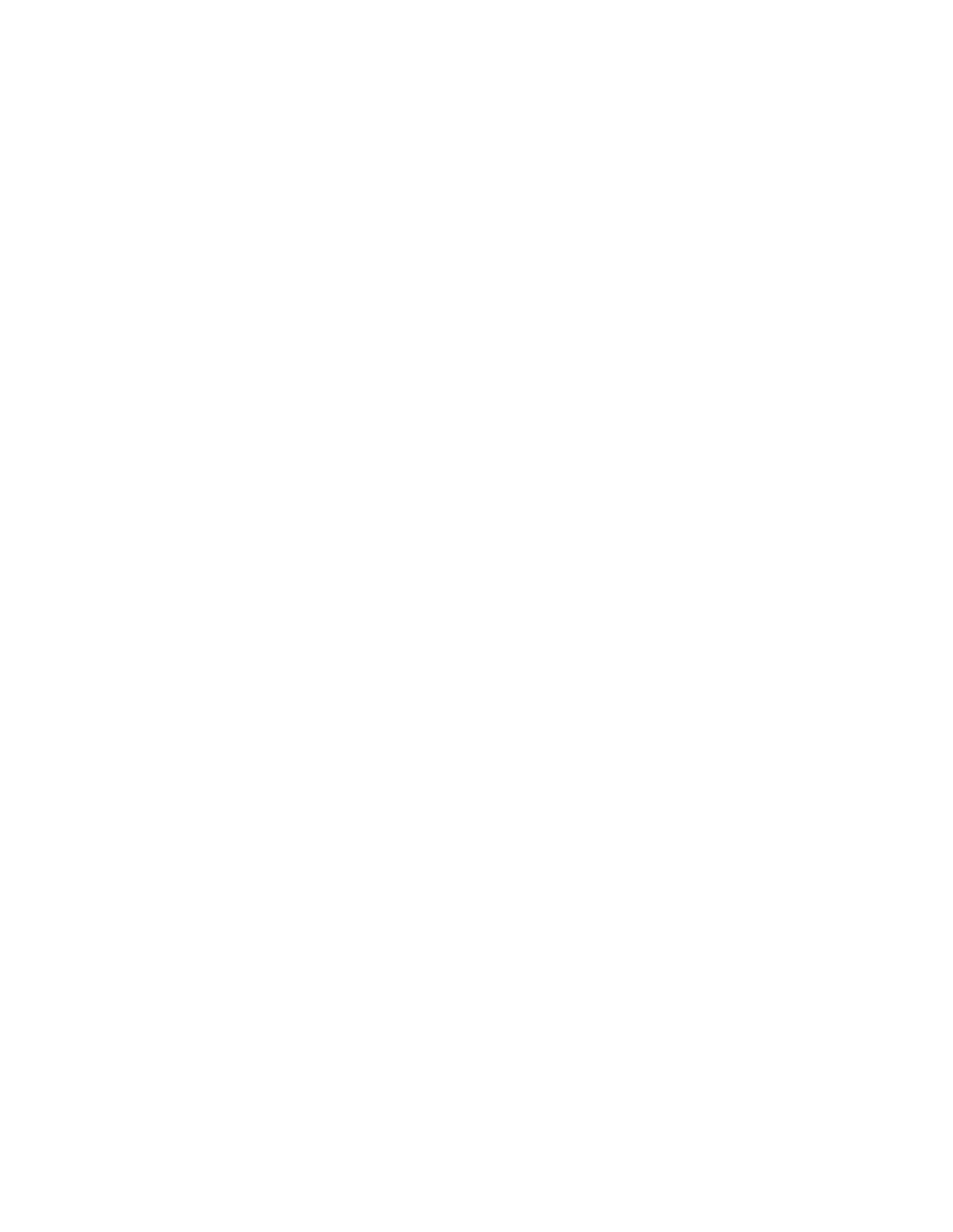### **WHO Vision:**

**A world in which no person experiences hearing loss due to preventable causes… and those with unavoidable hearing loss can achieve their full potential through appropriate interventions, education and empowerment.**

### **WHO programme for prevention of deafness and hearing loss (PDH): Activity Report 2017**

Despite the magnitude of impact of hearing loss across the world, ear and hearing care services remain out of reach for many who need them. The relevance of these issues and their required actions were highlighted by the World Health Assembly through its resolutions WHA48.9 of 1995 and more recently WHA70.13 of 2017. These documents have called upon Member States and partners to integrate strategies for ear and hearing care within the framework of their healthcare systems, and implement actions to ensure that ear and hearing care is accessible universally to those who need it.

[http://apps.who.int/gb/ebwha/pdf\\_files/WHA70/A70\\_R13-en.pdf](http://apps.who.int/gb/ebwha/pdf_files/WHA70/A70_R13-en.pdf)

### **In the context of these resolutions, WHO objectives are to:**

- Gather and collate data to drive action for hearing loss
- Undertake effective evidence-based advocacy for prioritization of ear and hearing care
- Support strategy development and implementation in WHO Member States
- Develop and promote the 'Make Listening Safe' initiative

### **Programme activities in 2017**

2017 was a historic year for the field of global ear and hearing care, with the unanimous adoption of a resolution on prevention of deafness and hearing loss by the 70<sup>th</sup> World Health Assembly on 30 May 2017. The resolution calls upon the member states to ensure access to ear and hearing care for all people and requests WHO to undertake a series of activities in this respect (WHA70.13).

Based on the resolution, WHO's programme for prevention of deafness and hearing loss has undertaken the following activities through the year:



70<sup>th</sup> World Health Assembly 2017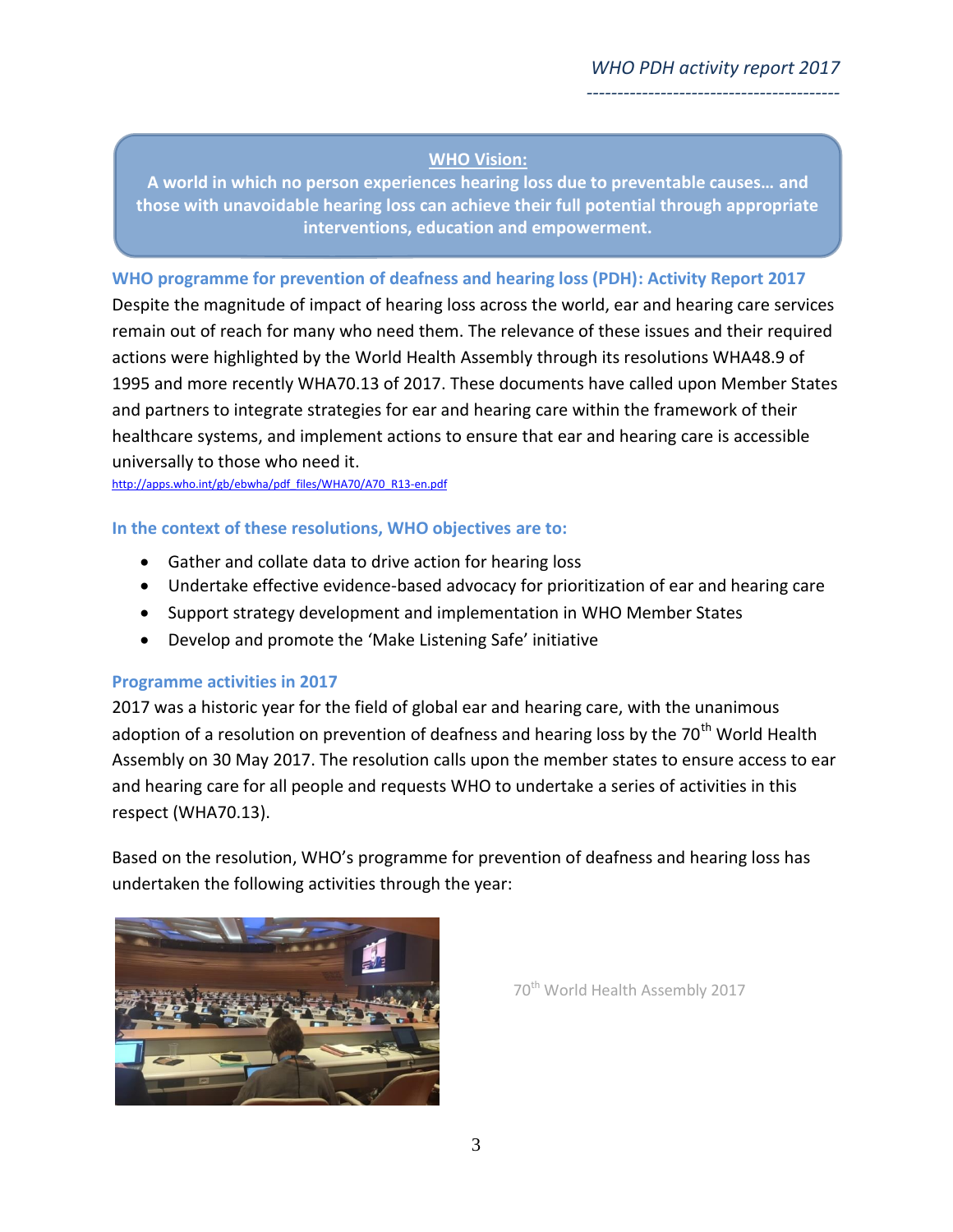### **Evidence-based advocacy**

### **World Hearing Day 2017**

3 March is World Hearing Day, an annual global advocacy event to raise awareness regarding deafness and hearing loss. The event serves to promote ear and hearing care at national and community levels across the world.

World Hearing Day 2017 drew attention to the issue of the growing economic impact of unaddressed hearing loss through the theme: **"***Action for hearing loss: make a sound investment.***"** WHO estimates that the lack of awareness and intervention in global hearing loss issues poses an overall annual cost of 750 billion international dollars worldwide and has a significant impact on the lives of those affected. We used World Hearing Day to promote costeffective interventions which can mitigate hearing loss and its consequences. It highlighted the need for actions which can be undertaken by decision-makers to address hearing loss at country level.

Information materials on this theme were generated including posters, banners and an infographic. These were translated into the UN languages and were widely utilized by our Member States and partners during World Hearing Day activities around the world to create a truly global and united campaign. Press briefing and media outreach was undertaken by WHO. Activities were organized in 56 countries and by partners across the world. A detailed report can be accessed at: <http://www.who.int/pbd/deafness/world-hearing-day/2017/en/>



←2017 World Hearing Day poster

→World Hearing Day 2017 Instagram posts



4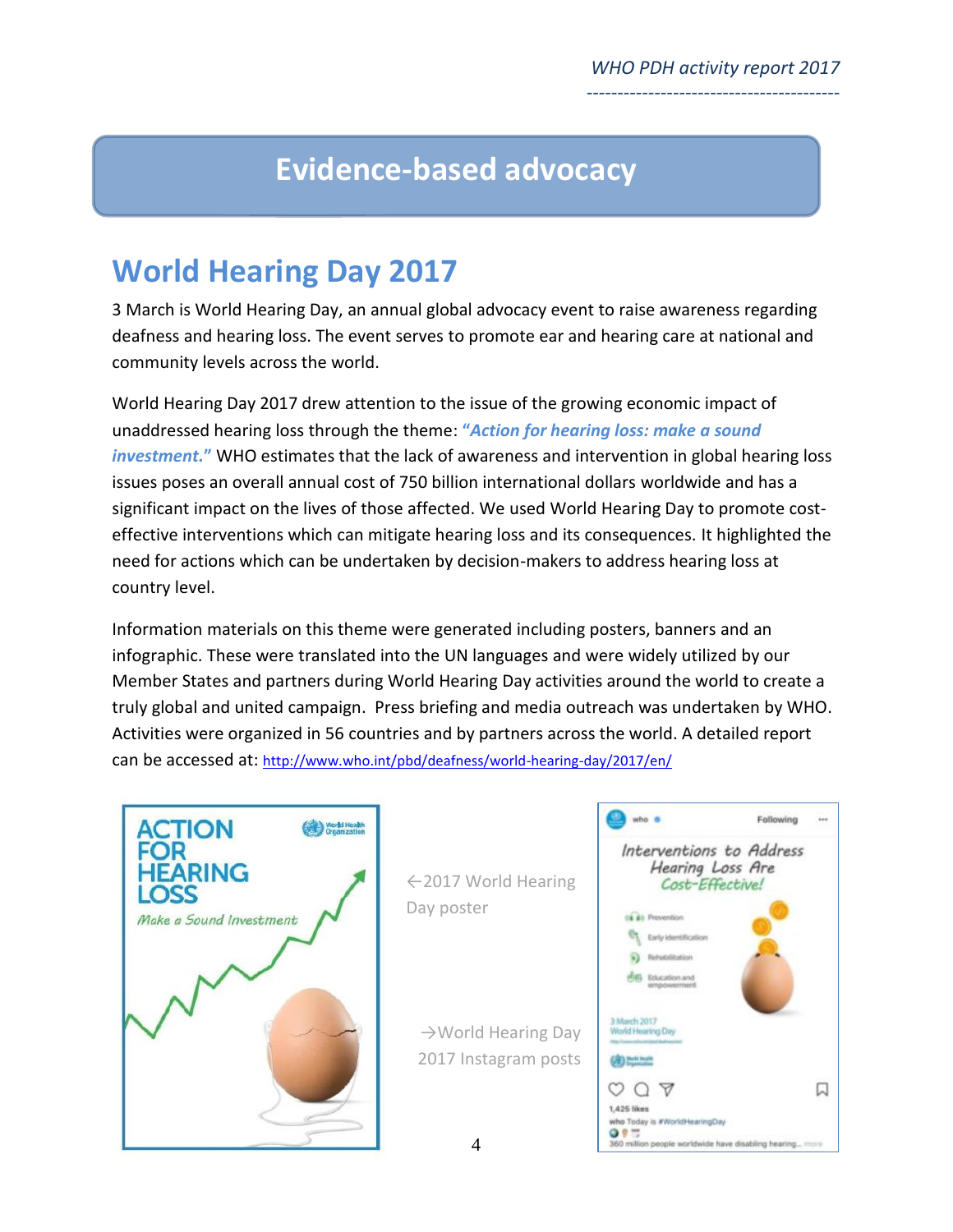**International and regional advocacy events**

**AudiologyNow! American Academy of Audiology meeting in April 2017, Indianapolis, USA:** A keynote address on 'Global action for hearing care' was presented at the conference which was attended by over 5000 delegates from USA and other countries.

**CDC Public Health Grand Round on 'It's loud out there' in June 2017, Atlanta, USA:**

This event promoted hearing health across one's lifespan. <https://www.cdc.gov/cdcgrandrounds/archives/2017/june2017.html>

**13th Congress of the European Federation of Audiological Societies, June 2017, Interlaken, Switzerland:** 

A keynote address on 'The economic impact of hearing loss and global action for hearing care' was presented at the 13th Congress of EFAS in Interlaken, Switzerland.

**World ENT Congress organized by the International Federation of Otorhinolaryngological Societies (IFOS) in Paris, June 2017:** 

- A. Keynote address on 'Promoting ear and hearing care' was presented.
- B. A WHO round table on 'Promoting ear and hearing care: Experiences from across the world' was organized and co-chaired along with Dr James E Saunders of the Coalition for Global Hearing Health (CGHH).
- C. A booth was set up by WHO-PDH and CGHH at the conference exhibition area. The booth was provided by the IFOS and showcased the activities and materials prepared by WHO.

### **Conference of the Pan-African Federation of Otolaryngological Societies (PAFOS), Abuja, Nigeria, November 2017:**

A keynote address 'Global action for hearing: WHO's approach' and a talk on 'WHO tools for promoting ear and hearing care at country level'.



Booth showcasing activities and materials of WHO and CGHH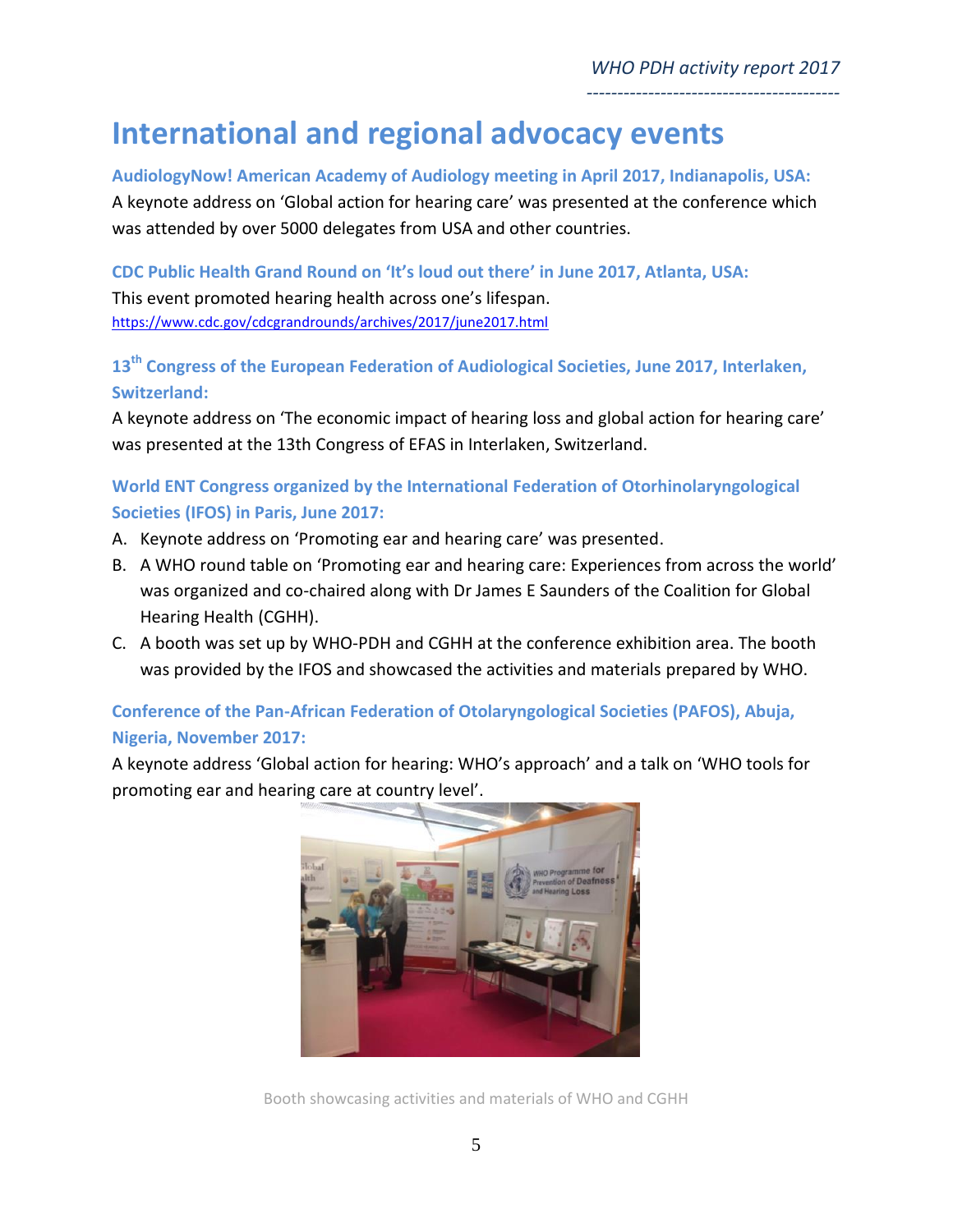**Support strategy development and implementation in WHO Member States**

### **Technical documents**

The following documents are part of the toolkit of technical support for Member States. The documents under development or launched in 2017 include:

**'Preferred profile of hearing aid technology suitable for lower- and middle-income countries'** which summarizes information on the features of hearing-aid technologies that offer the greatest benefit to those with hearing loss and deafness in low-resource settings, published in English online. <http://apps.who.int/iris/bitstream/10665/258721/1/9789241512961-eng.pdf>

**Handbook on advocacy for ear and hearing care** which was developed through a consultative meeting held in WHO in July 2017. The handbook is being developed in collaboration with experts in the field of health communication at the University of Lucerne, Switzerland and is expected to be published in 2018.

**'EHC: strategies and current practices' and 'EHC: indicators:'** Development of these two documents was initiated in 2016 and continued in 2017 with inputs from experts across the world. These are expected to be launched in 2018.

**Revision of the primary ear and hearing care training resources** which are being advanced with support of experts from around the world. The revision process is likely to continue through 2018 followed by field testing in identified locations. The revised training resources are expected to be launched in 2019. [http://www.who.int/pbd/deafness/activities/hearing\\_care/en/](http://www.who.int/pbd/deafness/activities/hearing_care/en/)



←PP for hearing aid technology in LMICs

 $\rightarrow$  Ear and hearing care manual

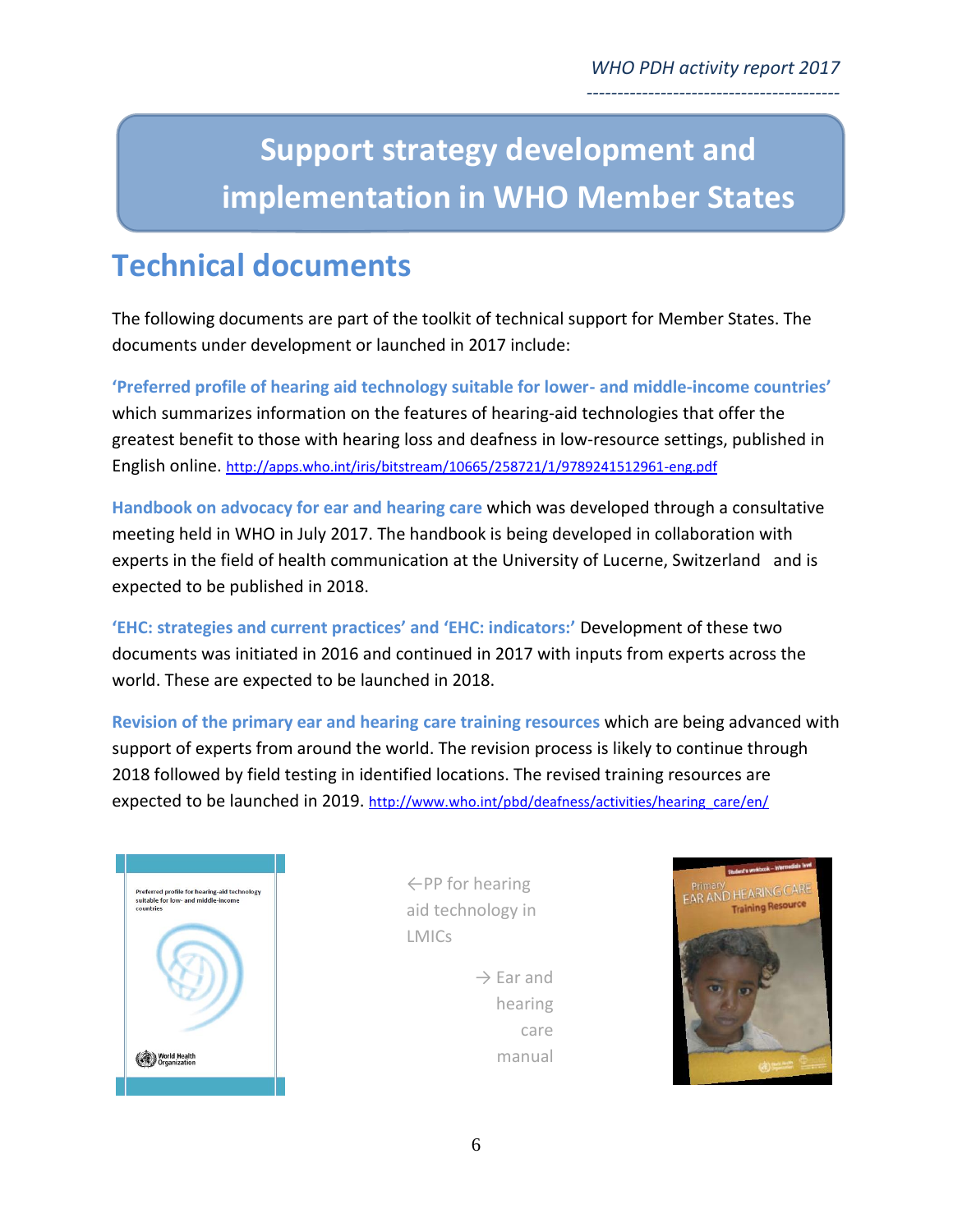*WHO PDH activity report 2017 -----------------------------------------*

# **Technical inputs for integration of ear and hearing care were provided for following WHO documents**

**"WHO Toolkit for management of people affected by complications associated with the Zika virus."** This toolkit has been developed as a model guide for public health planners, healthcare professionals and community workers to deliver comprehensive care and support for those affected by Zika virus. [http://www.who.int/mental\\_health/neurology/zika\\_toolkit/en/](http://www.who.int/mental_health/neurology/zika_toolkit/en/)

**Guidelines for multi-drug resistant tuberculosis and companion handbook on audiological monitoring** to help health providers use audiometry to make informed decisions and patientcentred decisions to prevent and manage ototoxicity resulting from second-line anti-TB injectables. <http://apps.who.int/iris/bitstream/10665/250125/1/9789241549639-eng.pdf> [https://www.challengetb.org/publications/tools/pmdt/Audiometry\\_in\\_the%20Management\\_of\\_Drug\\_Resistant\\_TB.pdf](https://www.challengetb.org/publications/tools/pmdt/Audiometry_in_the%20Management_of_Drug_Resistant_TB.pdf)

**"WHO Guidelines on Integrated Care of Older Persons (ICOPE)"** was launched by WHO's department on ageing and the life-course. It includes evidence-based recommendations to prevent, slow or reverse the decline associated with ageing. It also includes recommendations on ear and hearing care. <http://apps.who.int/iris/bitstream/10665/258981/1/9789241550109-eng.pdf?ua=1>

**Technical input for 'ICope: the path to universal health coverage,'** which was a global consultation held in October 2017 in Berlin.



Integrated care for older people Guidelines on community-level interventions to manage declines in intrinsic capacity

(<a>World Health

←WHO guidelines on integrated care of older persons (ICOPE)

→WHO Toolkit for the care and support of people affected by complications associated with Zika virus

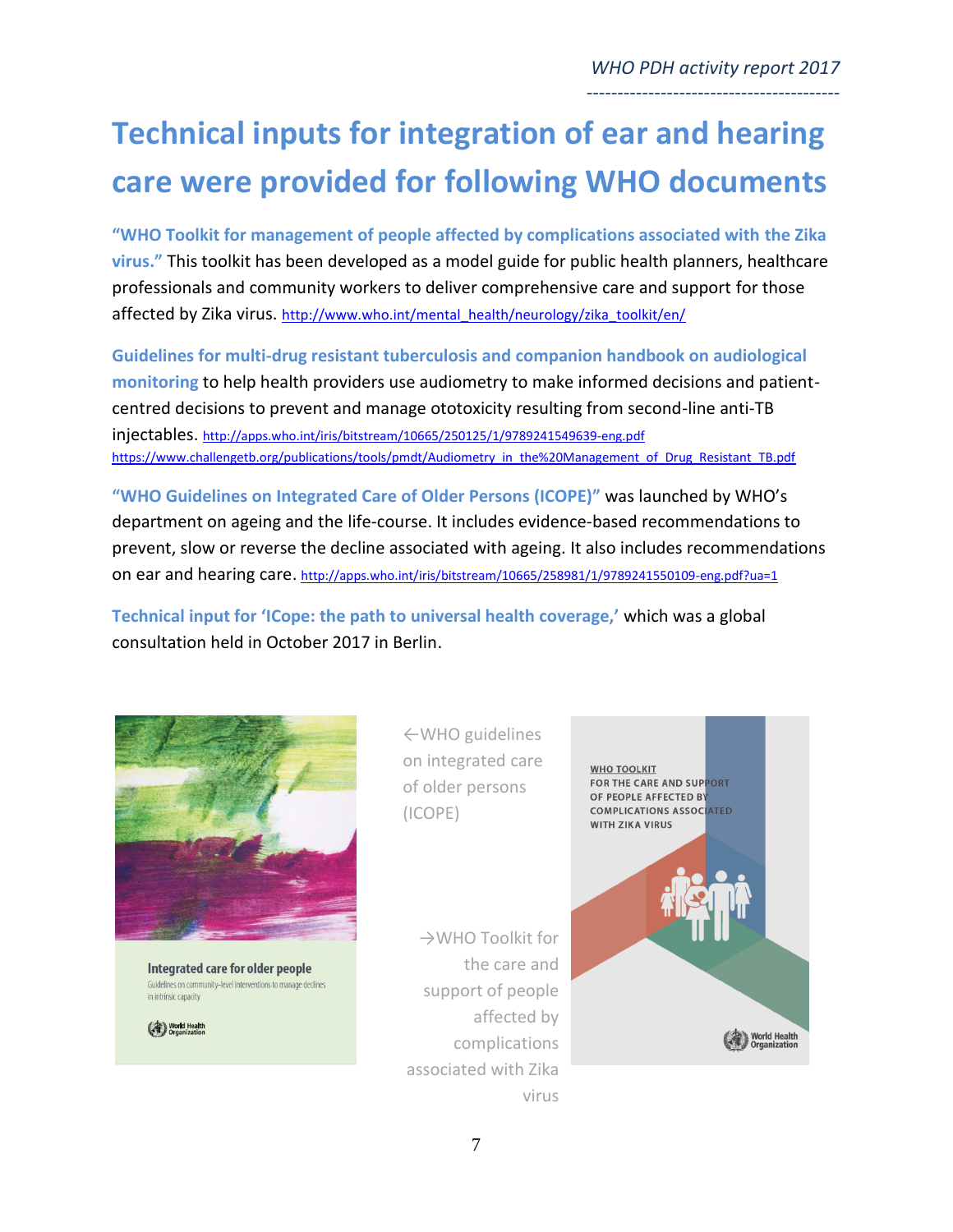**Member States support through consultations**

### **Japan:**

A symposium on hearing loss and related cognitive decline was organized by the Government in Tokyo in January 2017. This was followed by a meeting with officials of the Ministry of Health along with professional groups and industry partners to define the future course of action.

#### **Tajikistan:**

Development of a training programme for family doctors and nurses on hearing care and vision, in collaboration with WCO and Ministry of Health.

- a. A country visit was undertaken in December 2017. Meetings held with all the relevant stakeholders and assessment of the existing situation was made.
- b. The next steps were identified and a training outline has been developed. Training and capacity building for ear and hearing care are to be initiated in April 2018.

### **Member States in Region of the Americas:**

3<sup>rd</sup> meeting of the eye and ear care managers at the Ministries of Health in countries of Latin America and the Caribbean was held in Bogota, Colombia in May 2017.

- a. Member States were sensitized to the WHO programme for the prevention of deafness and hearing loss.
- b. WHO tools and materials were shared with MS.
- c. Next steps for developing hearing care services in the participating countries were agreed.



3<sup>rd</sup> meeting of the eye and ear care managers at the Ministries of Health in countries of Latin America and the Caribbean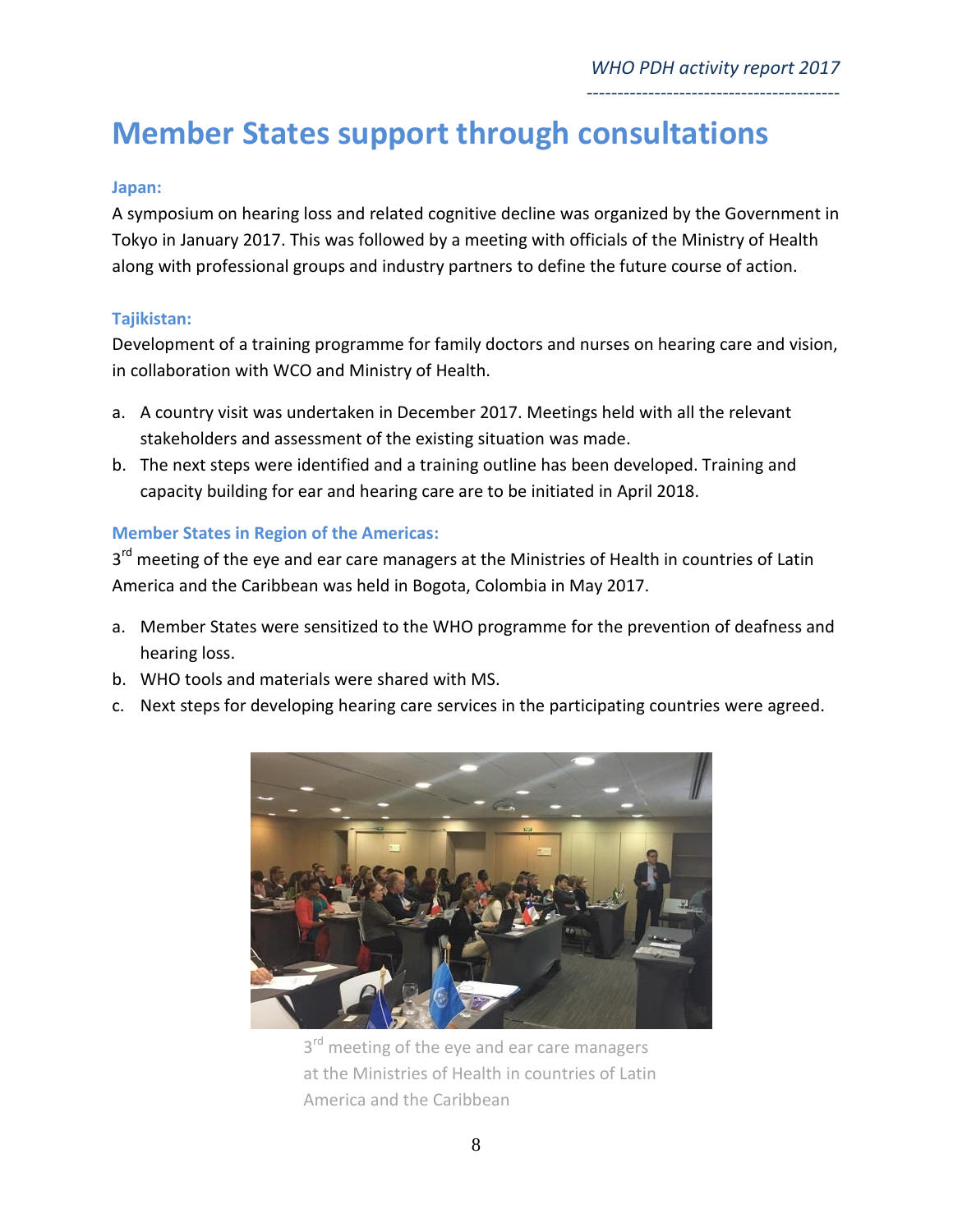### **China:**

A country visit was undertaken in November 2017 for:

- a. Development of a pilot project on the integration of primary ear and hearing care with health services for older adults. The model is being developed in collaboration with the WHO collaborating centre at the Nanjing Medical University and will initially be piloted in 3 locations within the Jiangsu province.
- b. Participation in the National Consultation on deafness prevention and treatment which was held in Beijing, China in November 2017. The WHA resolution (WHA 70.13) was presented at this meeting. Technical inputs for development of hearing care were provided, as requested.

### **Nigeria:**

An initial meeting was held with the Minister of Health, other ministry officials and professional groups within Nigeria, in consultation with the WCO, Nigeria, for development of ear and hearing care services in the country.

# **Other Member States supported through technical inputs and online review of materials:**

**Philippines:** Department of Health in the Philippines and WHO country office undertook a situation analysis based on WHO's Ear and Hearing Care Situation Analysis Tool (EHCSAT). Planning was initiated with use of WHO handbook for planning of national EHC strategies. Three models will be developed as demonstration sites by the Department of Health in coming months.

**Zambia:** Launched its national strategy for provision of ENT services in 2017. The strategic plan was developed in collaboration with MoH, CBM, WHO and other stakeholders.

**Kenya:** Following the launch of a national strategic plan for provision of ear and hearing care services in 2016, implementation protocols have been developed in 2017 to ensure consistent service provision, focusing on early identification of hearing loss and ear diseases.



←Cochlear implantee at the Suqian hospital in China

 $\rightarrow$ WHO materials on display at a primary health centre in Nanjing, China

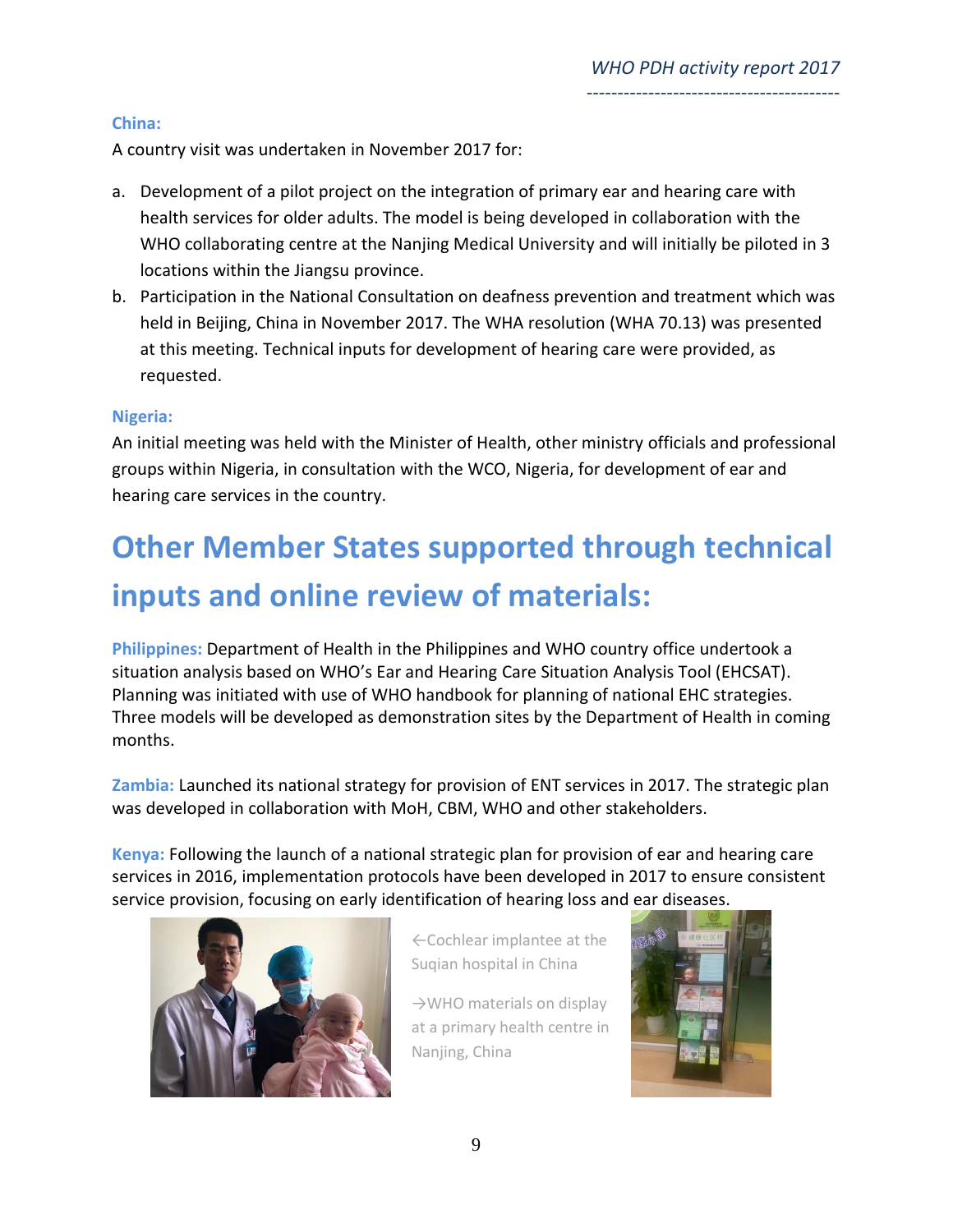**Data to drive action for hearing loss**

**The WHO ear and hearing prevalence handbook** is expected to be completed and ready for publication by mid-2018. The preparation of the handbook was advanced during 2017 through:

- a. An expert group meeting held in London, UK in April 2017.
- b. Development and review of draft versions of the survey handbook.
- c. A field testing study which was completed in India and planned for Kenya.
- d. Development of Rapid assessment of hearing loss protocol, in collaboration with the London School of Hygiene and Tropical Medicine.
- e. A validation study for alternative hearing assessment technologies which was completed in India and New Zealand.
- f. Software development for data entry and analysis (to support the handbook). This is being developed by WWHearing, in collaboration with WHO.

**The report on the "Global costs of unaddressed hearing loss and cost-effectiveness of interventions"** was released in March 2017. The analysis was undertaken by Dr McDaid at the London School of Economics. It estimated the costs posed by unaddressed hearing loss to the health-care system and to the economy as a whole. <http://apps.who.int/iris/bitstream/10665/254659/1/9789241512046-eng.pdf>

**Global hearing loss projections for the future** are being developed through compilation and review of literature; data extraction and analysis which was undertaken in 2017. The data is expected to be released as a report in March 2018.



↑Talk on economic impact of hearing loss at EFAS



↑Expert group for development of survey handbook



↑Global costs of unaddressed hearing loss report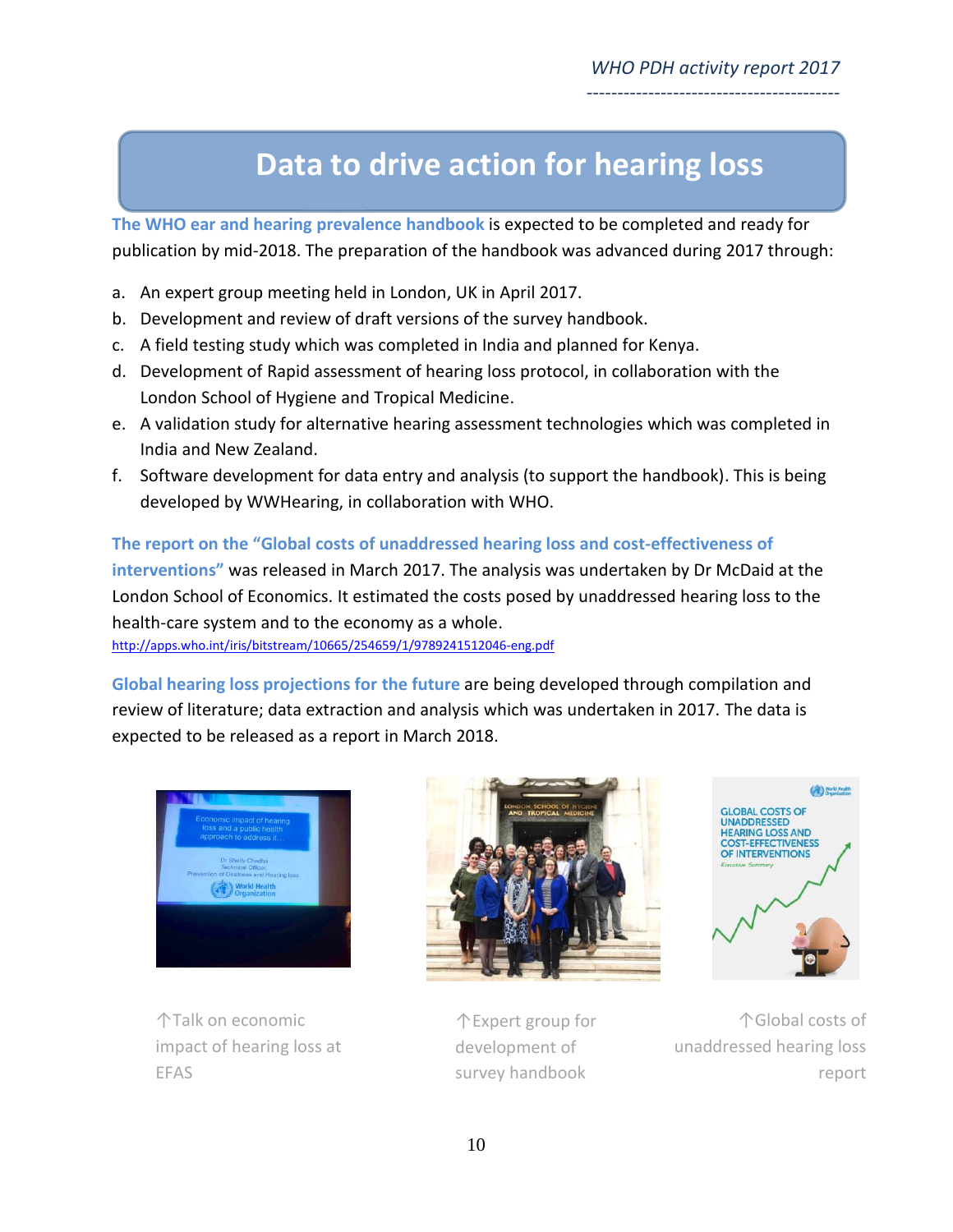**Develop and promote the Make Listening Safe initiative**

### **<http://www.who.int/deafness/make-listening-safe/en/>**

**The Make Listening Safe (MLS) initiative** was launched in 2015, with the objective of reducing the risk of hearing loss posed by unsafe listening. As well as development and implementation of global standards for safe listening devices the MLS initiative is undertaking a public health campaign for safe listening. In coming years, it is planned to develop a regulatory framework for the control of recreational sound exposure. The following activities were undertaken in this respect in 2017:

- a. WHO-ITU consultation was organized in March 2017: A consultation on this initiative was organized in collaboration with the International Telecommunications Union (ITU) at the WHO headquarters with the objectives to review progress in different areas of work as part of this initiative and to determine the next steps.
- b. Development of standards for personal audio devices: this is being undertaken in collaboration with ITU. The draft standards have been outlined with inputs from relevant stakeholders. Drafting meetings were held at ITU offices in May 2017 and September 2017. The standards are expected to be finalized in 2018.
- c. Development of a policy brief on health communications and messages was completed as part of the standards for safe listening devices, in consultation with experts in health communication at the University of Luzern.
- d. Development of awareness materials for safe listening: in order to promote awareness among the target groups, social media materials including two brief videos were developed on the subject.

<http://www.who.int/deafness/make-listening-safe/advocacy-materials/en/>



←WHO-ITU consultation, WHO HQ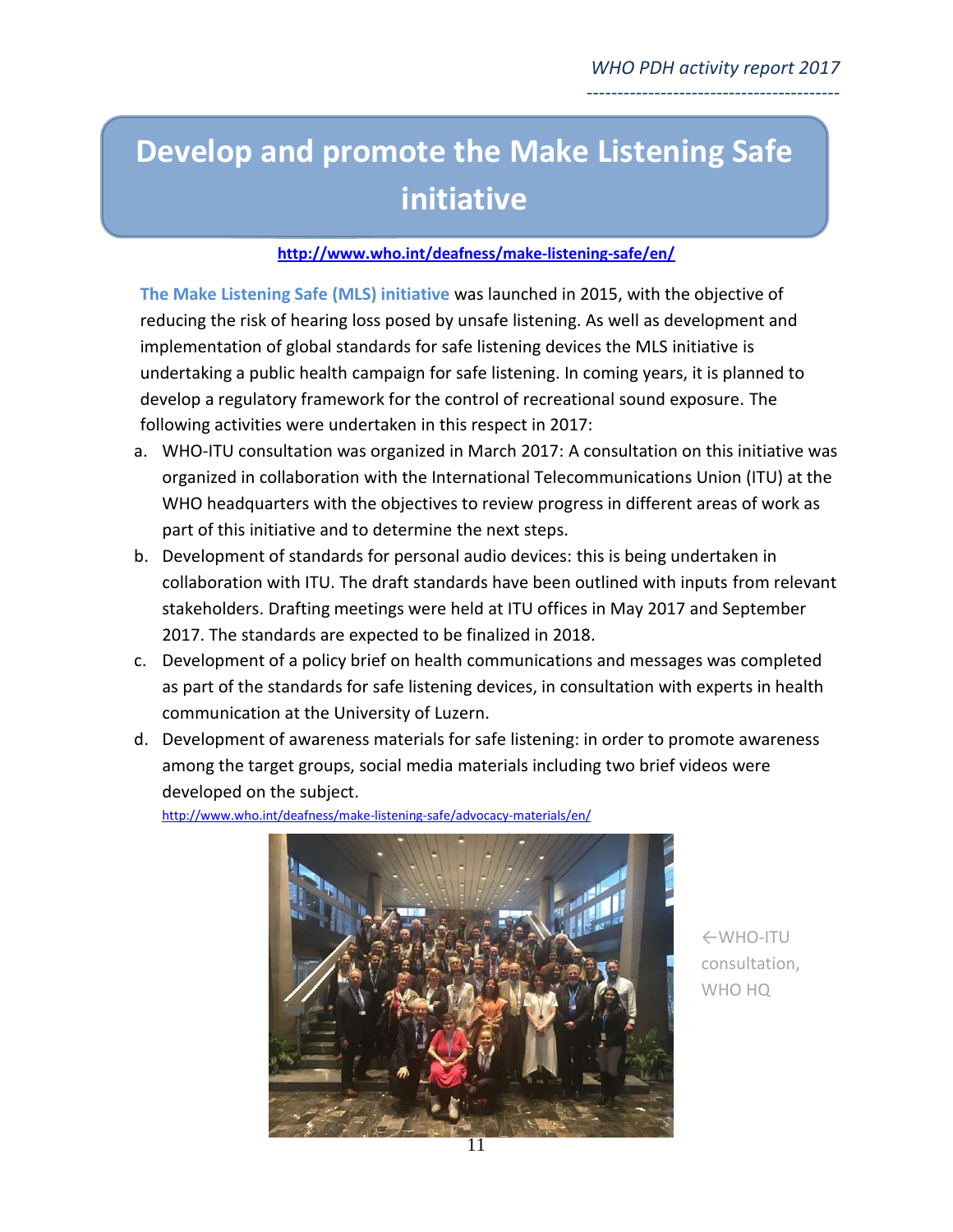- e. Development of a safe listening application: an educational app on safe listening is being prepared by WHO.
- f. Development of a webpage on Make Listening Safe and a set a 'FAQs' on safe listening. <http://www.who.int/deafness/make-listening-safe/FAQs/en/>
- g. Background materials and reviews have been prepared to gather evidence that can support the standards and communication products. These background monographs are available on the MLS webpage [http://www.who.int/deafness/make-listening](http://www.who.int/deafness/make-listening-safe/mls_consultation/en/)[safe/mls\\_consultation/en/](http://www.who.int/deafness/make-listening-safe/mls_consultation/en/)



↑Make listening safe poster, factsheet and app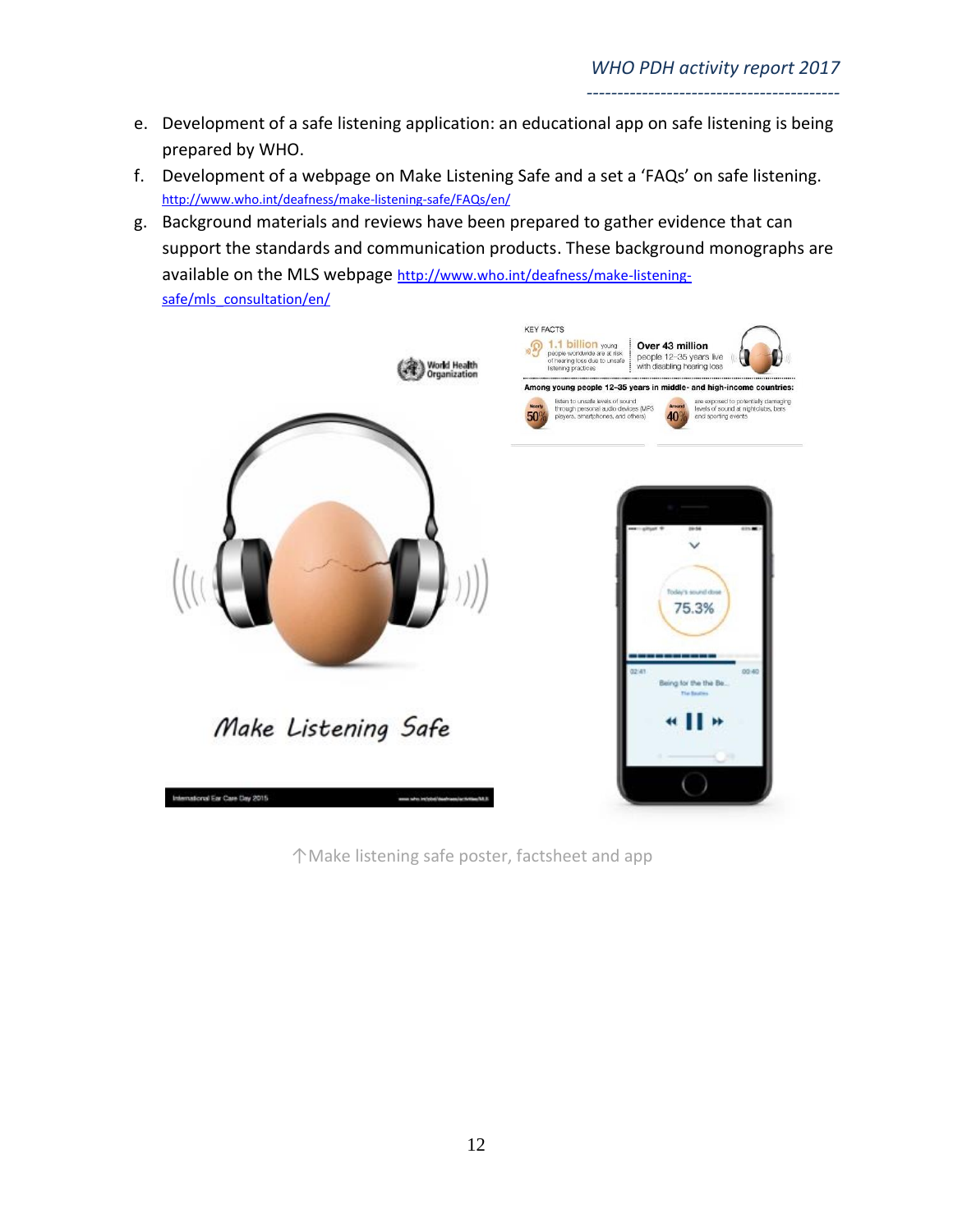# **Partnerships to promote global action on hearing loss**

**The 1st meeting of the East and Central African EHC Regional Forum** was held in Harare, Zimbabwe in March 2017 under the leadership of Dr Clemence Chidziva with participation of eight countries. The forum is an advocacy and technical body working to promote ear and hearing care, offer technical support, share experiences, and establish a college of ENT surgeons, audiologists and speech therapists for human resource development in the region.

**A strategic planning meeting of the WHO collaborating centres** for prevention of deafness and hearing loss was organized in Beijing, China in November 2017. The meeting was hosted by the Beijing Tongren Hospital. 22 members from 11 different centers participated and discussed the future actions of the network of formal and informal centres working in collaboration with WHO.<http://www.who.int/deafness/news/network/en/>

**Participation in the meeting of the Clinical Consortium for ageing**: The meeting was organized by the Department on Ageing and Life course in Geneva in November 2017. It brought together various stakeholders in the field to discuss possibilities for provision of services at grassroot levels, including hearing screening.



Geneva, switzerland Stakeholders consultation for PDH at WHO HQ in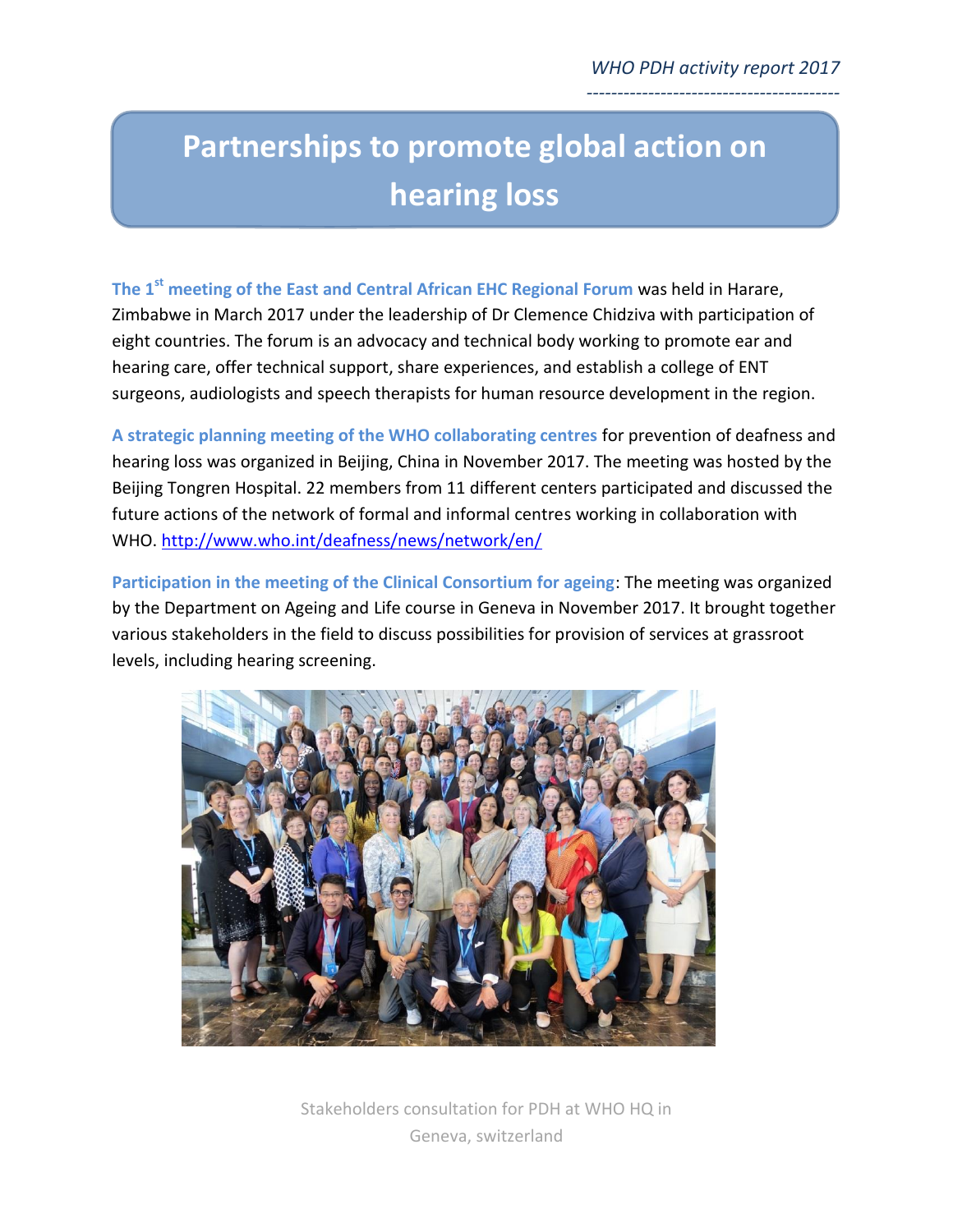**The third meeting of the regional forum (in the regional of Americas) on ear and hearing care** was held at Bogota, Colombia in November 2017. Experts from the region met to share updates on country activities and to revise the strategic regional plan for action in ear and hearing care.

**A Stakeholders' Consultation** for WHO's programme on hearing was organized at its headquarters in Geneva in July 2017, to discuss the implementation of the resolution WHA70.13. Over a hundred participants representing professional groups, service providers, research groups, journals, nongovernmental organizations, civil society groups, WHO regional and selected country offices, selected governments, other UN agencies and industry partners debated the means to promote global action on hearing loss. Discussions focused on the World Hearing Day, the development of global alliance on hearing and a world report on hearing.

**WHO GATE Initiative:** Participation and technical inputs for the WHO GATE initiative, to support inclusion of hearing devices in the list of priority assistive products and training resources.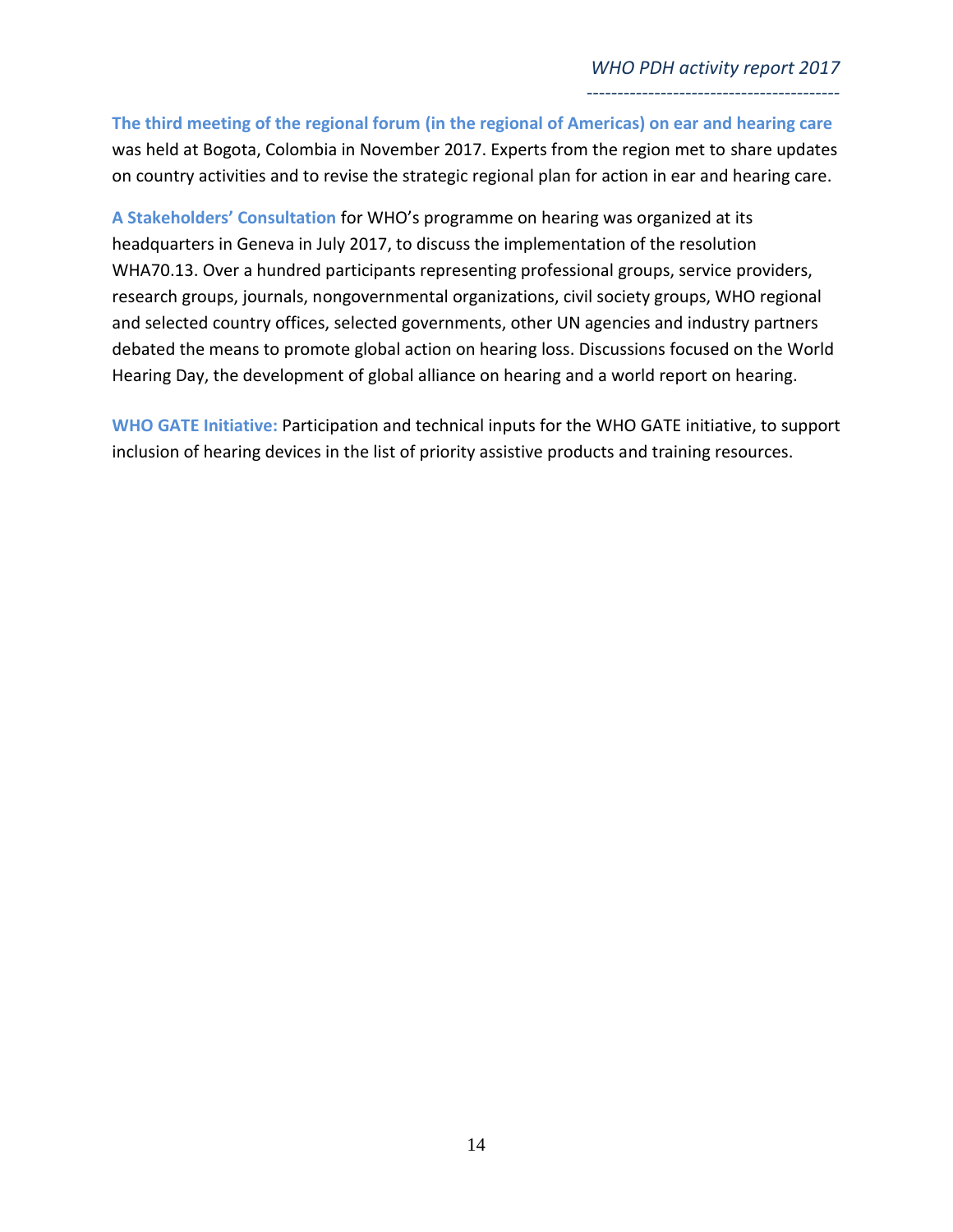### **Planned activities for 2018**

- WHO-ITU consultation on Make Listening Safe will be held in Geneva, Switzerland on 7-8 February 2018.
- World Hearing Day will be observed with the theme 'Hear the future.' Materials will be made available shortly. Partners are invited to register their events and planned activities online at<http://www.who.int/deafness/world-hearing-day/whd-2018-events/en/>
- World Report on Hearing: to be outlined, background reviews developed and draft version prepared in 2018. Meetings of the guidance groups will be held during the year.
- WHO-ITU standards for safe listening devices to be finalized in 2018.
- The following documents are expected to be launched in 2018:
	- i. Handbook for ear and hearing prevalence survey
	- ii. Ear and hearing care: strategies and current practices;
	- iii. Ear and hearing care: indicators
	- iv. Handbook on advocacy for ear and hearing care
- Collaboration with
	- i. WHO programme on school health to develop school health screening guidelines
	- ii. WHO department for ageing and life-course to develop policy recommendations for implementation of the ICope guidelines
	- iii. WHO programme on assistive technology to improve access to hearing aid technology in WHO MS.
	- iv. Collaboration with the WHO programmes on disability and rehabilitation.
- 2<sup>nd</sup> meeting of the East and Central African EHC Regional Forum to be held in Kigali, Rwanda in August 2018.
- Multi-country consultation for promotion of ear and hearing care in the region of Europe to be held in Moscow, Russia in November 2018.
- $\bullet$  3<sup>rd</sup> Stakeholders consultation for WHO PDH will be held in Geneva, Switzerland on 3-4 July 2018.
- An adhoc consultation on PEHC training resources will be held in Geneva in July 2018.



←World Hearing Day 2018 announcement